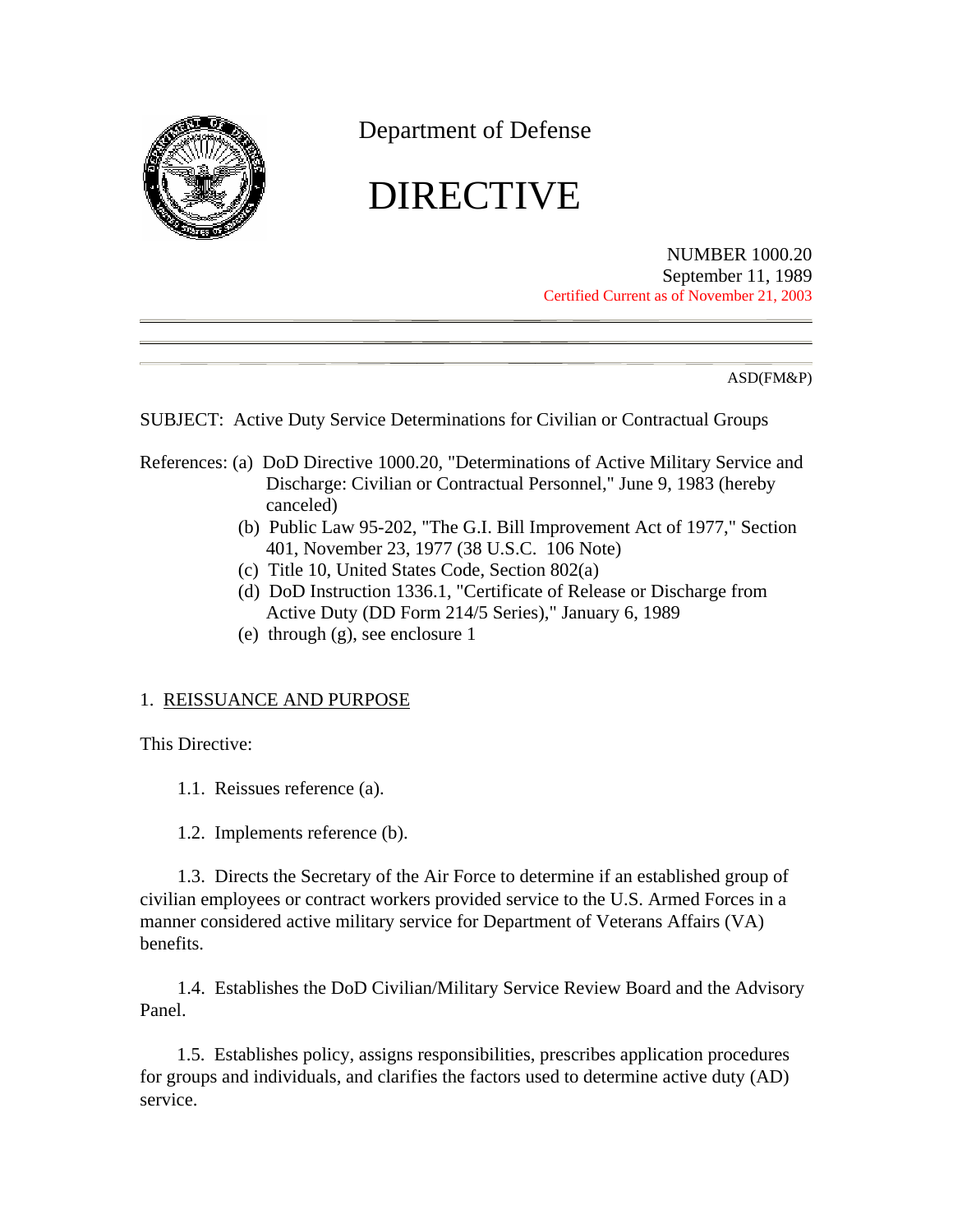## <span id="page-1-0"></span>2. APPLICABILITY AND SCOPE

This Directive:

2.1. Applies to the Office of the Secretary of Defense (OSD), the Military Departments, and by agreement with the Department of Transportation (DoT), the U.S. Coast Guard.

2.2. Applies to any group application considered under [reference \(b\)](#page-0-0) after the effective date of this Directive and to any individual who applies for discharge documents as a member of a group recognized by the Secretary of the Air Force.

#### 3. DEFINITIONS

The terms used in this Directive are defined in [enclosure 2.](#page-10-0)

#### 4. POLICY

4.1. Eligibility for Consideration. To be eligible to apply for consideration under P.L. 95-202 [\(reference \(b\)\)](#page-0-0) and this Directive, a group must:

4.1.1. Have been similarly situated to the Women's Air Forces Service Pilots of World War II.

4.1.2. Have rendered service to the United States in what was considered civilian employment with the U.S. Armed Forces either through formal Civil Service hiring or less formal hiring if the engagement was created under the exigencies of war, or as the result of a contract with the U.S. Government to provide direct support to the U.S. Armed Forces.

4.1.3. Have rendered that service during a period of armed conflict.

4.1.4. Consist of living persons to whom VA benefits can accrue.

4.1.5. Not have already received benefits from the Federal Government for the service in question.

4.2. A determination of AD service that is considered to be equivalent to active military service is made on the extent to which the group was under the control of the U.S. Armed Forces in support of a military operation or mission during an armed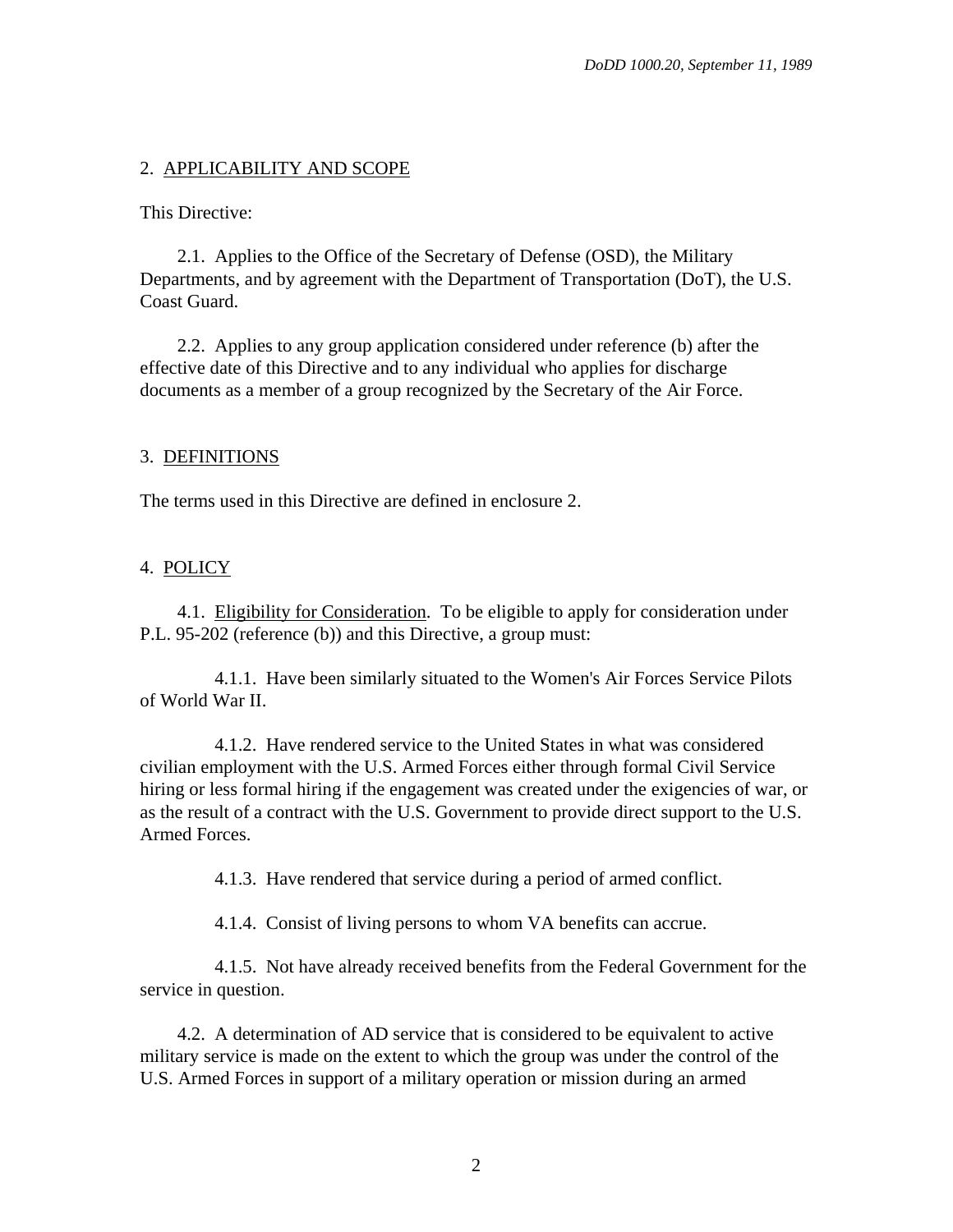conflict. The extent of control exerted over the group must be similar to that exerted over military personnel and shall be determined by, but not necessarily limited to, the following:

4.2.1. Incidents Favoring Equivalency

4.2.1.1. Uniqueness of Service. Civilian service (civilian employment or contractual service) is a vital element of the war-fighting capability of the Armed Forces. Civilian service during a period of armed conflict is not necessarily equivalent to active military service, even when performed in a combat zone. Service must be beyond that generally performed by civilian employees and must be occasioned by unique circumstances. For civilian service to be recognized under this Directive, the following factors must be present:

4.2.1.1.1. The group was created or organized by U.S. Government authorities to fill a wartime need or, if a group was not created specifically for a wartime need, but existed before that time, then its wartime mission was of a nature to substantially alter the organization's prewar character.

4.2.1.1.2. If the application is based on service in a combat zone, the mission of the group in a combat zone must have been substantially different from the mission of similar groups not in a combat zone.

4.2.1.2. Organizational Authority Over the Group. The concept of military control is reinforced if the military command authority determines such things as the structure of the civilian organization, the location of the group, the mission and activities of the group, and the staffing requirements to include the length of employment and pay grades of the members of the group.

4.2.1.3. Integration into the Military Organization. Integrated civilian groups are subject to the regulations, standards, and control of the military command authority.

4.2.1.3.1. Examples include the following:

4.2.1.3.1.1. Exchanging military courtesies.

4.2.1.3.1.2. Wearing military clothing, insignia, and devices.

4.2.1.3.1.3. Assimilating the group into the military

organizational structure.

4.2.1.3.1.4. Emoluments associated with military personnel; i.e., the use of commissaries and exchanges, and membership in military clubs.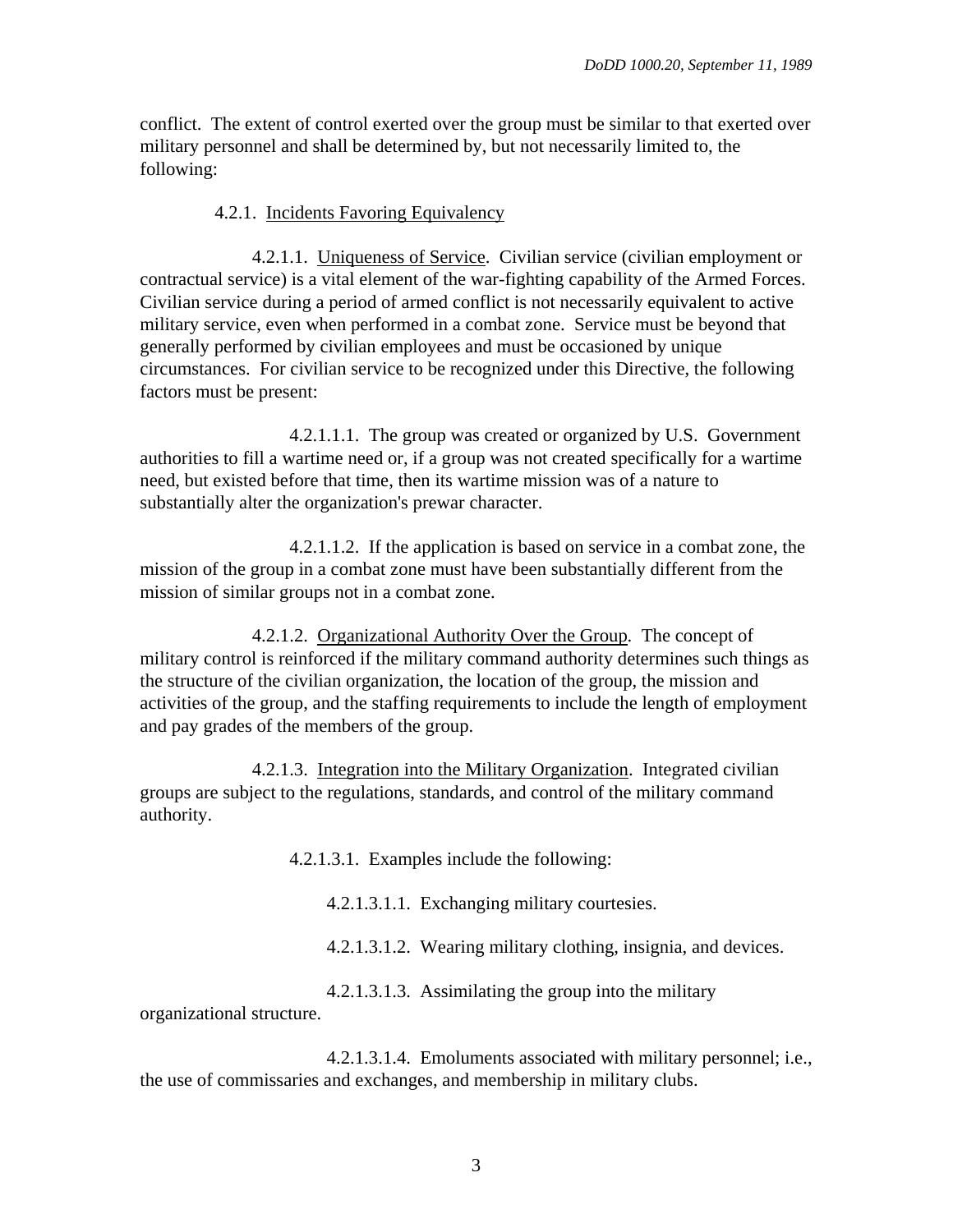4.2.1.3.2. A group fully integrated into the military would give the impression that the members of the group were military, except that they were paid and accounted for as civilians.

4.2.1.3.3. Integration into the military may lead to an expectation by members of the group that the service of the group imminently would be recognized as active military service. Such integration acts in favor of recognition.

4.2.1.4. Subjection to Military Discipline. During past armed conflicts, U.S. military commanders sometimes restricted the rights or liberties of civilian members as if they were military members.

4.2.1.4.1. Examples include the following:

4.2.1.4.1.1. Placing members under a curfew.

4.2.1.4.1.2. Requiring members to work extended hours or

unusual shifts.

4.2.1.4.1.3. Changing duty assignments and responsibilities.

4.2.1.4.1.4. Restricting proximity travel to and from the military

installation.

4.2.1.4.1.5. Imposing dress and grooming standards.

4.2.1.4.2. Consequences for noncompliance might include a loss of some privilege, dismissal from the group, or trial under military law. Such military discipline acts in favor of recognition.

4.2.1.5. Subjection to Military Justice. Military members are subject to the military criminal justice system. During times of war, "persons serving with or accompanying an Armed Force in the field" are subject to the military criminal justice code [\(reference \(c\)\).](#page-0-0) Those who were SERVING WITH the U.S. Armed Forces may have been treated as if they were military and subjected to court-martial jurisdiction to maintain discipline. Such treatment is a factor in favor of recognition.

4.2.1.6. Prohibition Against Members of the Group Joining the Armed Forces. Some organizations may have been formed to serve in a military capacity to overcome the operation of existing laws or treaty or because of a governmentally established policy to retain individuals in the group as part of a civilian force. These factors act in favor of recognition.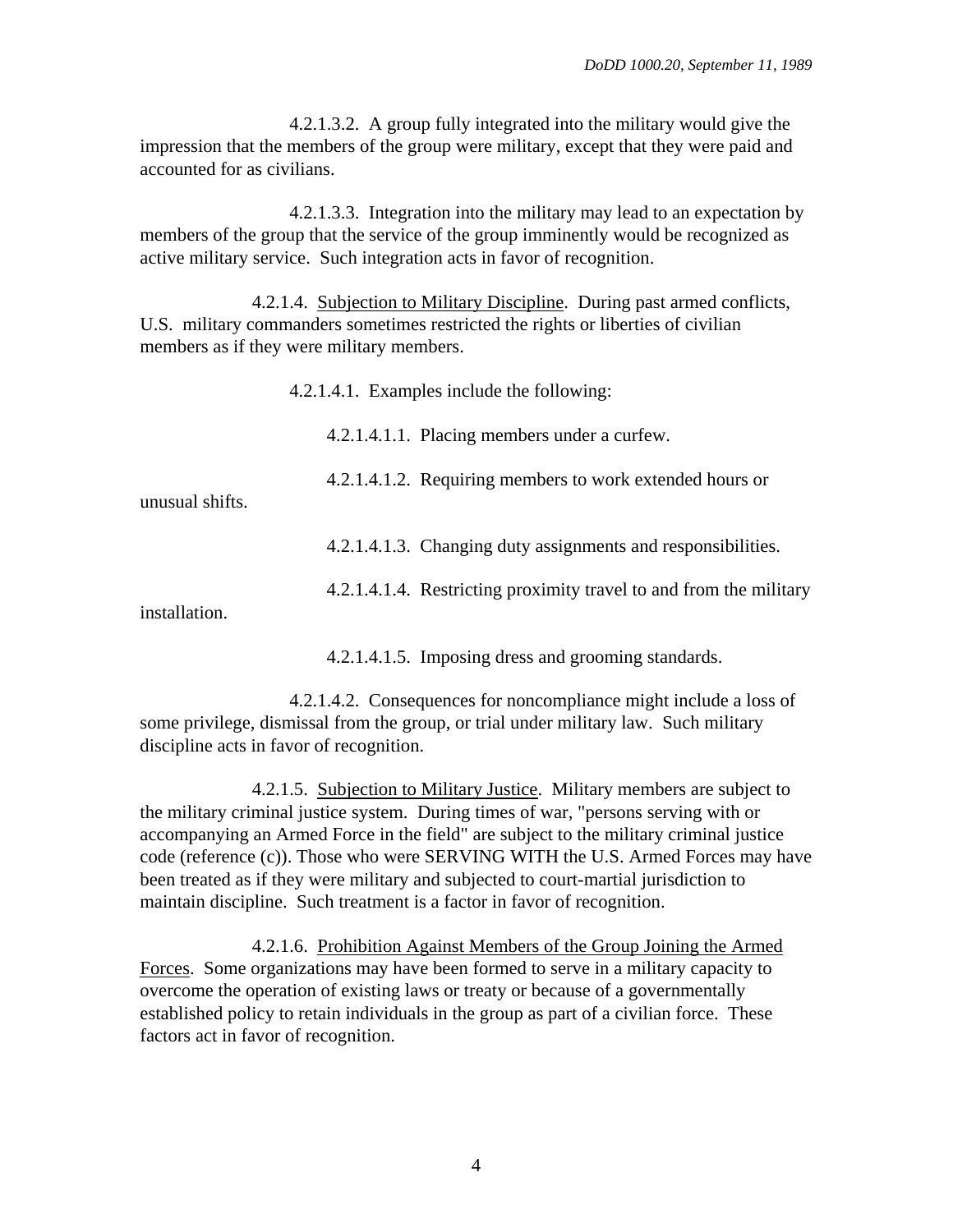4.2.1.7. Receipt of Military Training and/or Achievement of Military Capability. If a group employed skills or resources that were enhanced as the result of military training or equipment designed or issued for that purpose, this acts toward recognition.

#### 4.2.2. Incidents Not Favoring Equivalency

4.2.2.1. Submission to the U.S. Armed Forces for Protection. A group that seeks protection and assistance from the U.S. Armed Forces and submits to military control for its own well-being is not deemed to have provided service to the Armed Forces equivalent to AD military service, even though the group may have been as follows:

4.2.2.1.1. Armed by the U.S. military for defensive purposes.

4.2.2.1.2. Routed by the U.S. military to avoid the enemy.

4.2.2.1.3. Instructed by the U.S. military for the defense of the group when attacked by, or in danger of attack by, the enemy.

4.2.2.1.4. Otherwise submitted themselves to the U.S. military for sustenance and protection.

4.2.2.2. Permitted to Resign. The ability of members to resign at will and without penalty acts against military control. Penalty may be direct and severe, such as confinement, or indirect and moderate, such as difficult and costly transportation from an overseas location.

4.2.2.3. Prior Recognition of Group Service. Recognition of a group's service by agencies of State or local government does not provide support in favor of recognition under this Directive.

4.2.3. Status of Group in International Law. In addition to other factors, consideration will be given to whether members of the group were regarded and treated as civilians, or assimilated to the Armed Forces as reflected in treaties, customary international law, judicial decisions, and U.S. diplomatic practice.

4.3. Reconsideration. Applications by groups previously denied a favorable determination by the Secretary of the Air Force shall be reconsidered under this Directive if the group submits evidence that is new, relevant, and substantive. Any request that the DoD Civilian/Military Service Review Board established hereunder (see paragraph [5.2.\)](#page-5-0) determines does not provide new, relevant, and substantive evidence shall be returned to the applicant with the reasons for non-acceptance.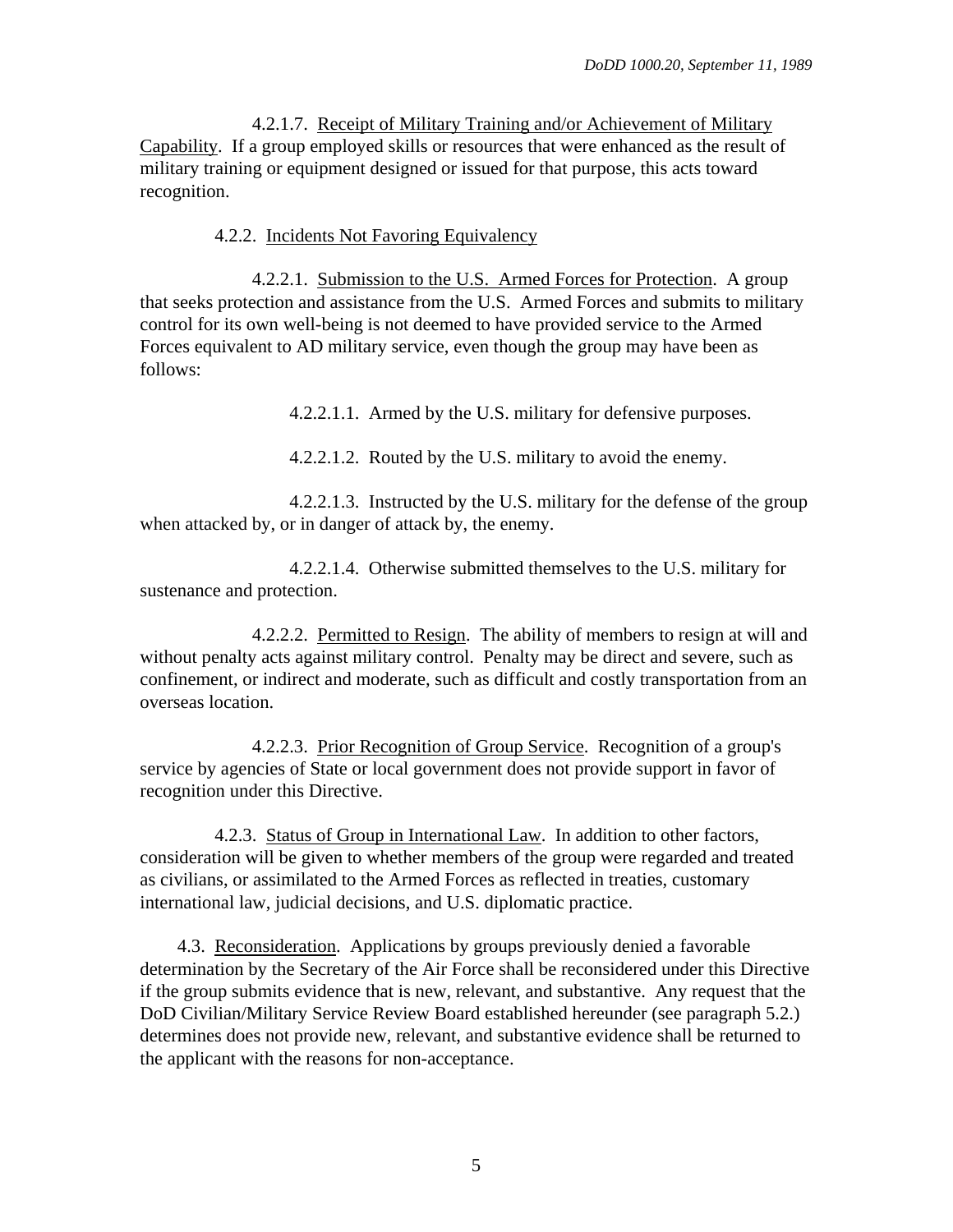<span id="page-5-0"></span>4.4. Counsel Representation. Neither the Department of Defense nor Department of Transportation shall provide representation by counsel or defray the cost of such representation with respect to any matter covered by this Directive.

#### 5. RESPONSIBILITIES

5.1. The Assistant Secretary of Defense (Force Management and Personnel) (ASD(FM&P)) shall:

5.1.1. Appoint a primary and an alternate member in the grade of O-6 or GM-15 or higher to the DoD Civilian/Military Service Review Board.

5.1.2. Exercise oversight over the Military Departments and the U.S. Coast Guard for compliance with this Directive and in the issuance of discharge documents and casualty reports to members of recognized groups.

5.2. The Secretary of the Air Force, as the designated Executive Agent of the Secretary of Defense for the administration of P. L. 95-202 [\(reference \(b\)\),](#page-0-0) shall:

5.2.1. Establish the DoD Civilian/Military Service Review Board and the Advisory Panel.

5.2.2. Appoint as board president a member or employee of the Air Force in grade O-6 or GM-15 or higher.

5.2.3. Request the Secretary of Transportation to appoint an additional voting member from the U.S. Coast Guard when the board is considering the application of a group claiming active Coast Guard service.

5.2.4. Provide a recorder and an assistant to maintain the records of the board and administer the functions of this Directive.

5.2.5. Provide nonvoting legal advisors and historians.

5.2.6. Publish notices of group applications and other P.L. 95-202 [\(reference](#page-0-0)  [\(b\)\)](#page-0-0) announcements in the "Federal Register."

5.2.7. Consider the rationale and recommendations of the DoD Civilians Military Service Review Board.

5.2.8. Determine whether the service rendered by a civilian or contractual group shall be considered AD service to the U.S. Armed Forces for all laws administered by the VA. The decision of the Secretary of the Air Force is final. There is no appeal.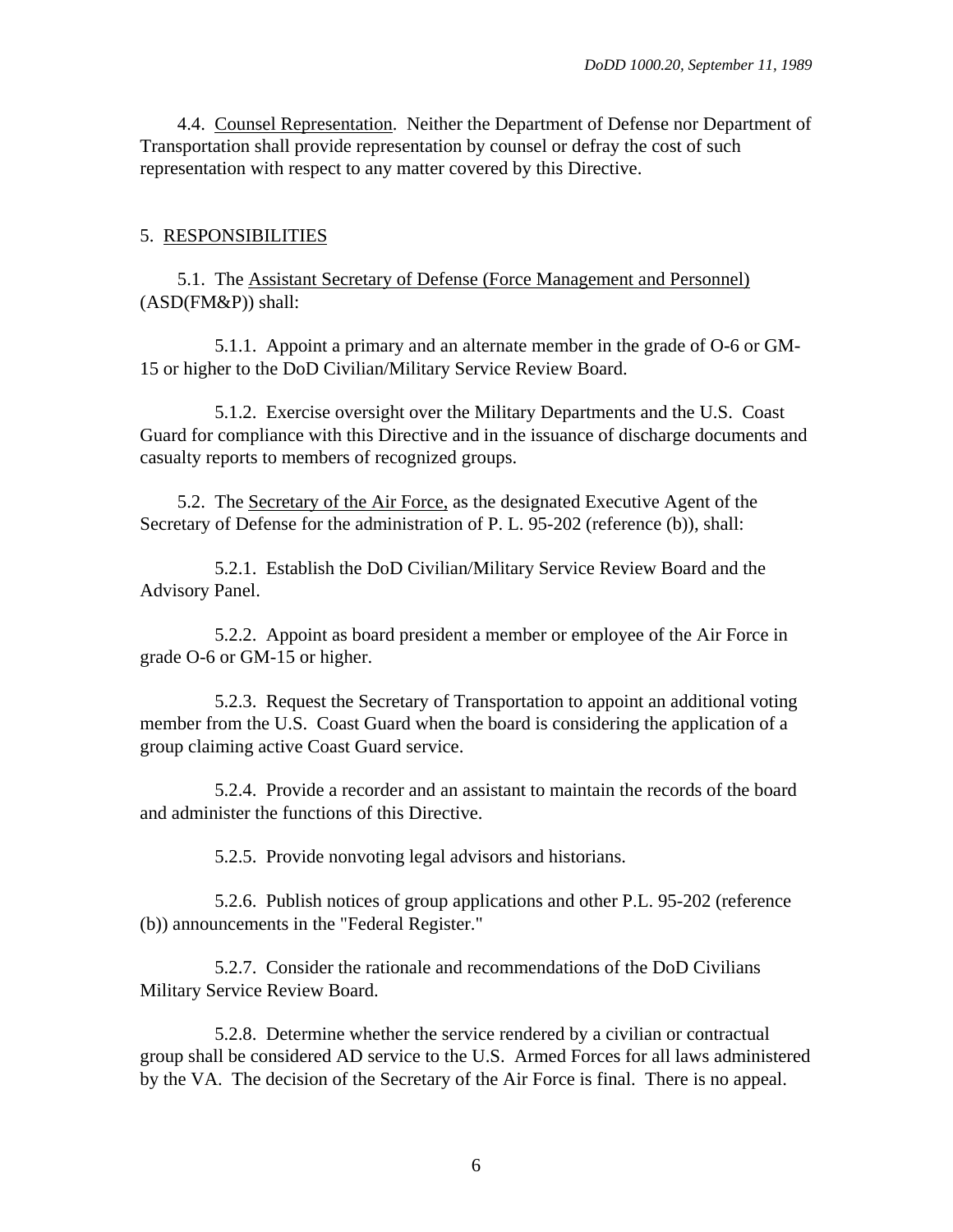5.2.9. Notify the following persons in writing when a group determination is made (if the Secretary of the Air Force disagrees with the rationale or recommendations of the board, the Secretary of the Air Force shall provide the decision and reasons for it in writing to these persons):

5.2.9.1. The applicant(s) for the group.

5.2.9.2. The Secretary of the Department of Veterans Affairs.

5.2.9.3. The Secretary of the Army.

5.2.9.4. The Secretary of the Navy.

5.2.9.5. The ASD(FM&P).

5.2.9.6. The Secretary of Transportation (when a group claims active Coast Guard service).

5.3. The Secretary of the Army, Secretary of the Navy, Secretary of the Air Force, and Commandant of the Coast Guard shall:

5.3.1. Appoint to the board a primary and an alternate member in the grades of O-6 or GM-15 or higher from their respective Military Services.

5.3.2. Process applications for discharge documents from individuals claiming membership in a recognized group in accordance with applicable laws, Directives, the Secretary of the Air Force rationale and instrument effecting a group determination, and any other instructions of the board.

5.3.3. Determine whether the applicant was a member of a recognized group after considering the individual's evidence of membership and verifying the service against available Government records.

5.3.4. Issue a DD Form 214, "Certificate of Release or Discharge from Active Duty," and a DD Form 256, "Honorable Discharge Certificate," or a DD Form 257, "General Discharge Certificate," as appropriate, consistent with DoD Instruction 1336.1 and DoD Directive 1332.14 [\(references \(d\)](#page-0-0) and [\(e\)\)](#page-9-0) and the implementing documents of the appropriate statutes of the Military Department concerned or the DoT and the instructions of the DoD Civilian/Military Service Review Board.

5.3.5. Issue a DD Form 1300, "Report of Casualty," in accordance with DoD Instruction 1300.9 [\(reference \(f\)\)](#page-9-0) if a verified member was killed during the period of AD service.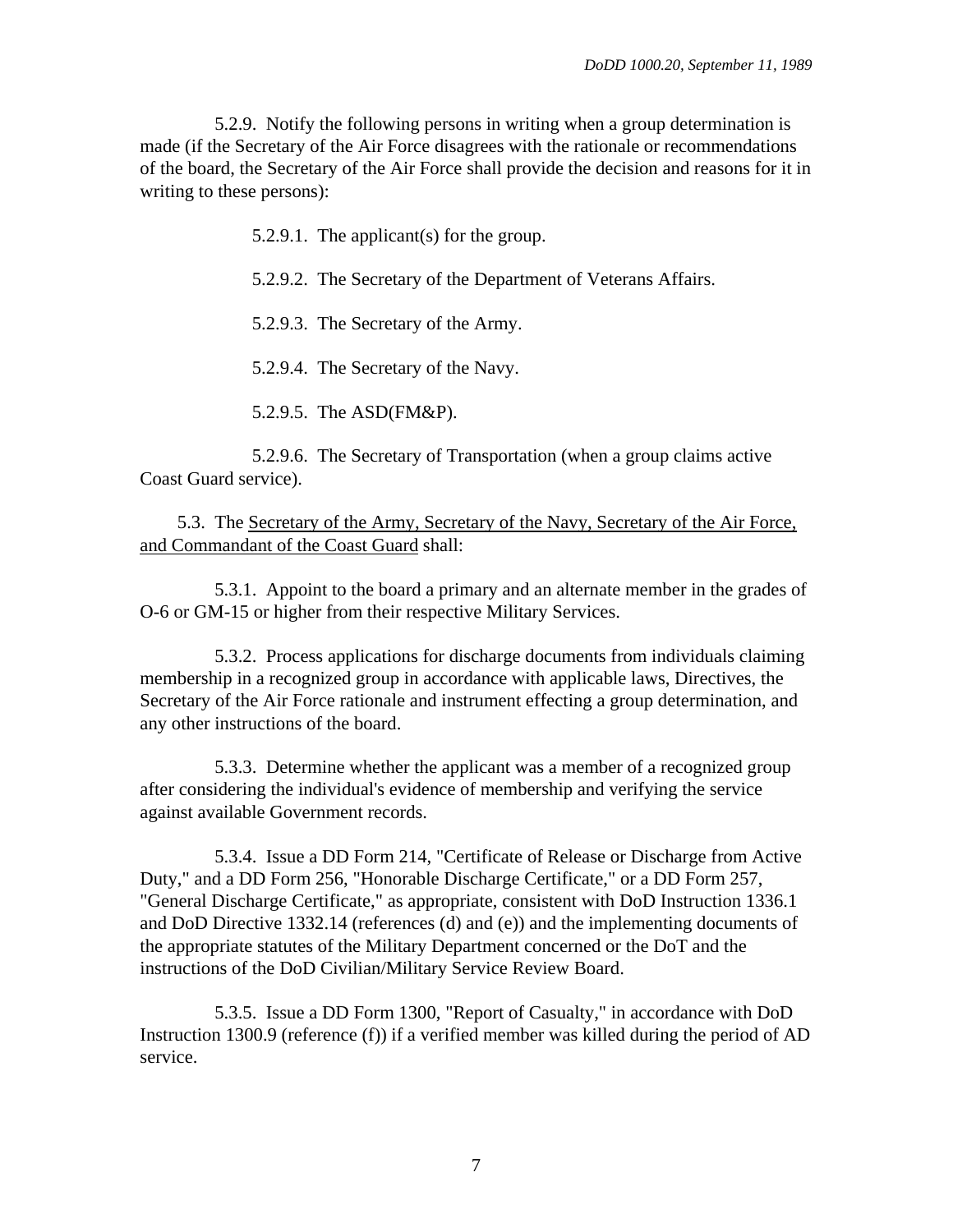<span id="page-7-0"></span>5.3.6. Ensure that each DD Form 214, "Certificate of Release or Discharge from Active Duty," and each DD Form 1300, "Report of Casualty," have the following statement entered in the "Remarks" section:

"This document, issued under P. L. 95-202 (38 U.S.C. 106 Note), administratively establishes active duty service for the purposes of Department of Veterans Affairs benefits."

5.3.7. Determine the equivalent military pay grade, when required by the Department of Veterans Affairs. For VA benefits, a pay grade is needed only in cases when an individual was killed or received service-connected injuries or disease during the recognized period of AD service. A DD Form 1300 shall be issued with the equivalent pay grade annotated for a member who died during the recognized period of service. A DD Form 214 shall not include pay grade, unless the Department of Veterans Affairs requests that a grade determination be given. Determinations of equivalent grade shall be based on the following criteria in order of importance:

5.3.7.1. Officially recognized organizational grade or equivalent rank.

5.3.7.2. The corresponding rank for civilian pay grade.

5.3.7.3. If neither of the criteria in subparagraphs [5.3.7.1.](#page-7-0) and [5.3.7.2.,](#page-7-0) above, applies, only one of three grades may be issued; i.e., O-1, E-4, or E-1. Selection depends on the nature of the job performed, the level of supervision exercised, and the military privileges to which the individual was entitled.

5.3.8. Adjudicate applicant challenges to the period of AD service, characterization of service, or other administrative aspects of the discharge documents issued.

#### 6. PROCEDURES

6.1. Submitting Group Applications. Applications on behalf of a civilian or contractual group shall be submitted to the Secretary of the Air Force using the instructions in [enclosure 3.](#page-11-0)

#### 6.2. Processing Group Applications

6.2.1. When received, the recorder shall review the application for sufficiency and either return it for more information or accept it for consideration and announce acceptance in the "Federal Register."

6.2.2. The recorder shall send the application to the appropriate advisory panel for historical review and analysis.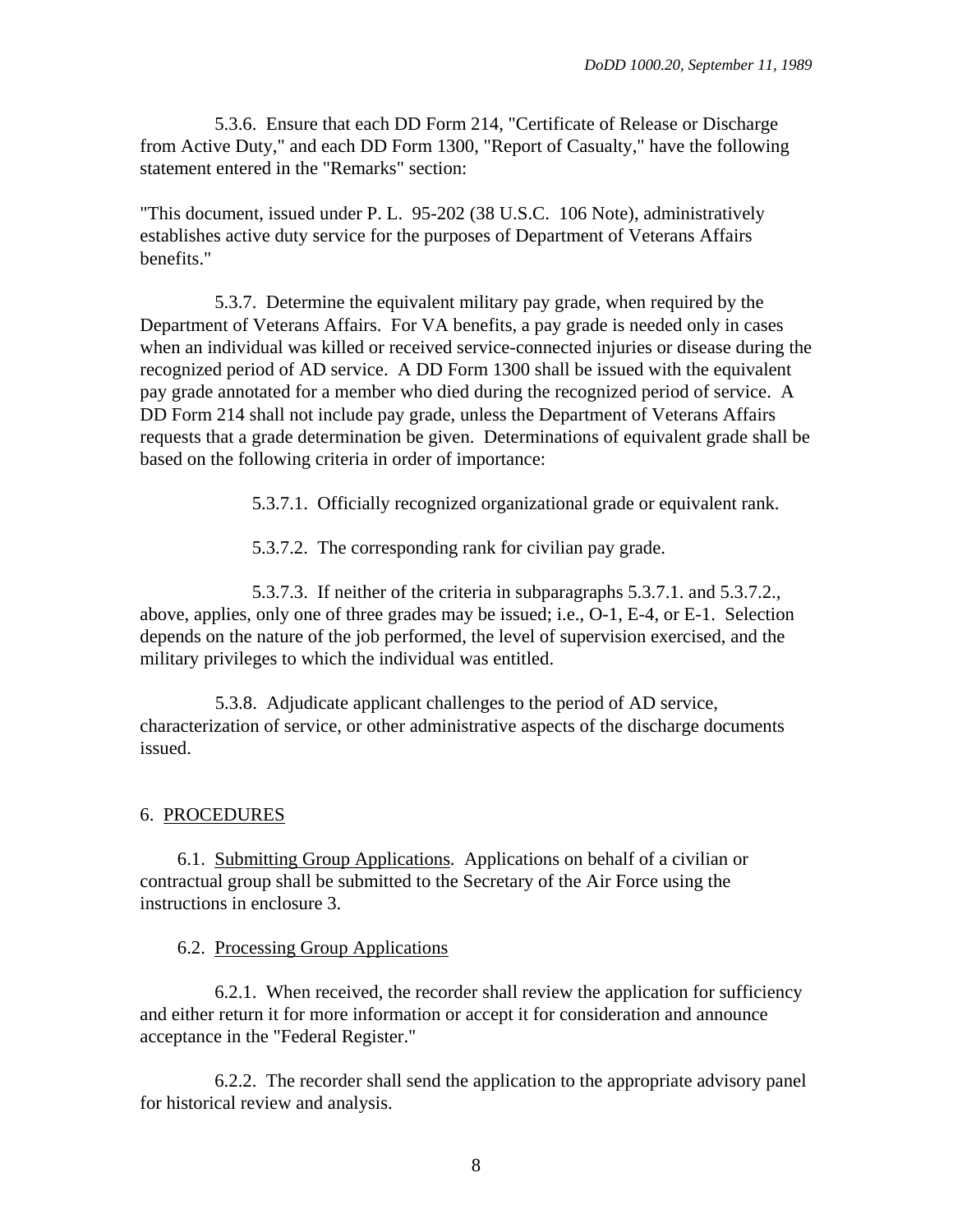<span id="page-8-0"></span>6.2.3. When received, the recorder shall send the advisory panel's report to the applicant for comment. The applicant's comments shall be referred to the advisory panel if significant disagreement requires resolution. Additional comments from the historians also shall be referred to the applicant for comment.

6.2.4. The DoD Civilian/Military Service Board shall consider the group application, as established, in paragraph [6.1.](#page-7-0) and subparagraphs [6.2.1.](#page-7-0) through [6.2.3.,](#page-8-0) above.

6.2.5. After the Secretary of the Air Force makes a decision, the recorder shall notify the applicant of the decision and announce it in the "Federal Register."

6.3. Submitting Individual Applications. When a group is recognized, individual members may apply to the appropriate Military Department or to the Coast Guard for discharge documents. Submit applications on DD Form 2168, "Application for Discharge of Member or Survivor of Member of Group Certified to Have Performed Active Duty with the Armed Forces of the United States." An application on behalf of a deceased or incompetent member submitted by the next of kin must be accompanied by proof of death or incompetence.

## 7. EFFECTIVE DATE AND IMPLEMENTATION

This Directive is effective immediately. Forward one copy of implementing documents to the Assistant Secretary of Defense (Force Management and Personnel) within 120 days.

Donald always

Donald J. Atwood Deputy Secretary of Defense

Enclosures - 4

- E1. [References, continued](#page-9-0)
- E2. [Definitions](#page-10-0)
- E3. [Instructions for Submitting Group Applications Under P.L. 95-202 \(reference \(b\)\)](#page-11-0)
- E4. [The DoD Civilian/Military Service Review Board and the Advisory Panel](#page-12-0)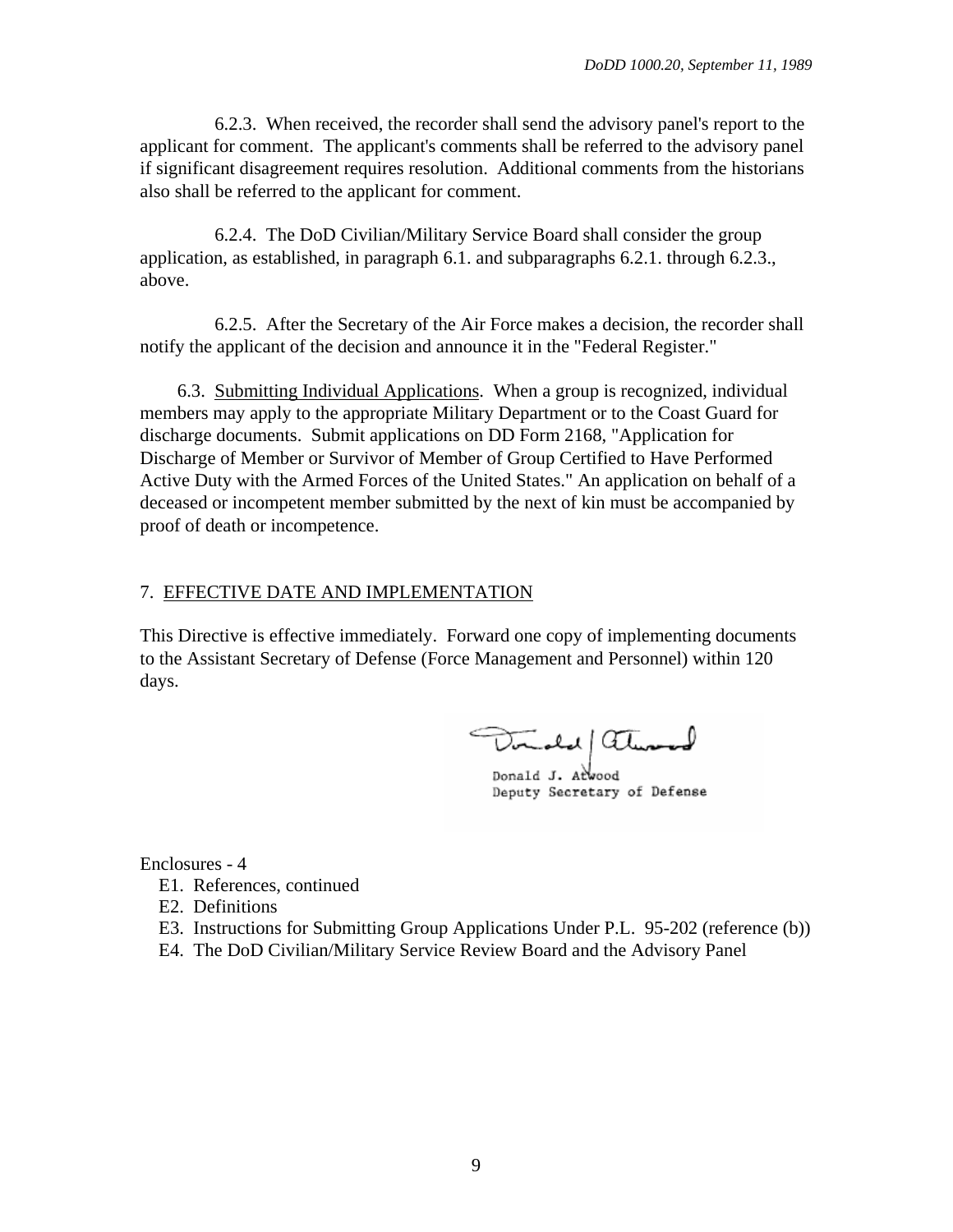# E1. ENCLOSURE 1

# REFERENCES, continued

- <span id="page-9-0"></span>(e) DoD Directive 1332.14, "Enlisted Administrative Separations," January 28, 1982
- (f) DoD Instruction 1300.9, "Military Personnel Casualties Notification and Assistance to Next of Kin," March 23, 1973
- (g) Title 38, United States Code, Section 101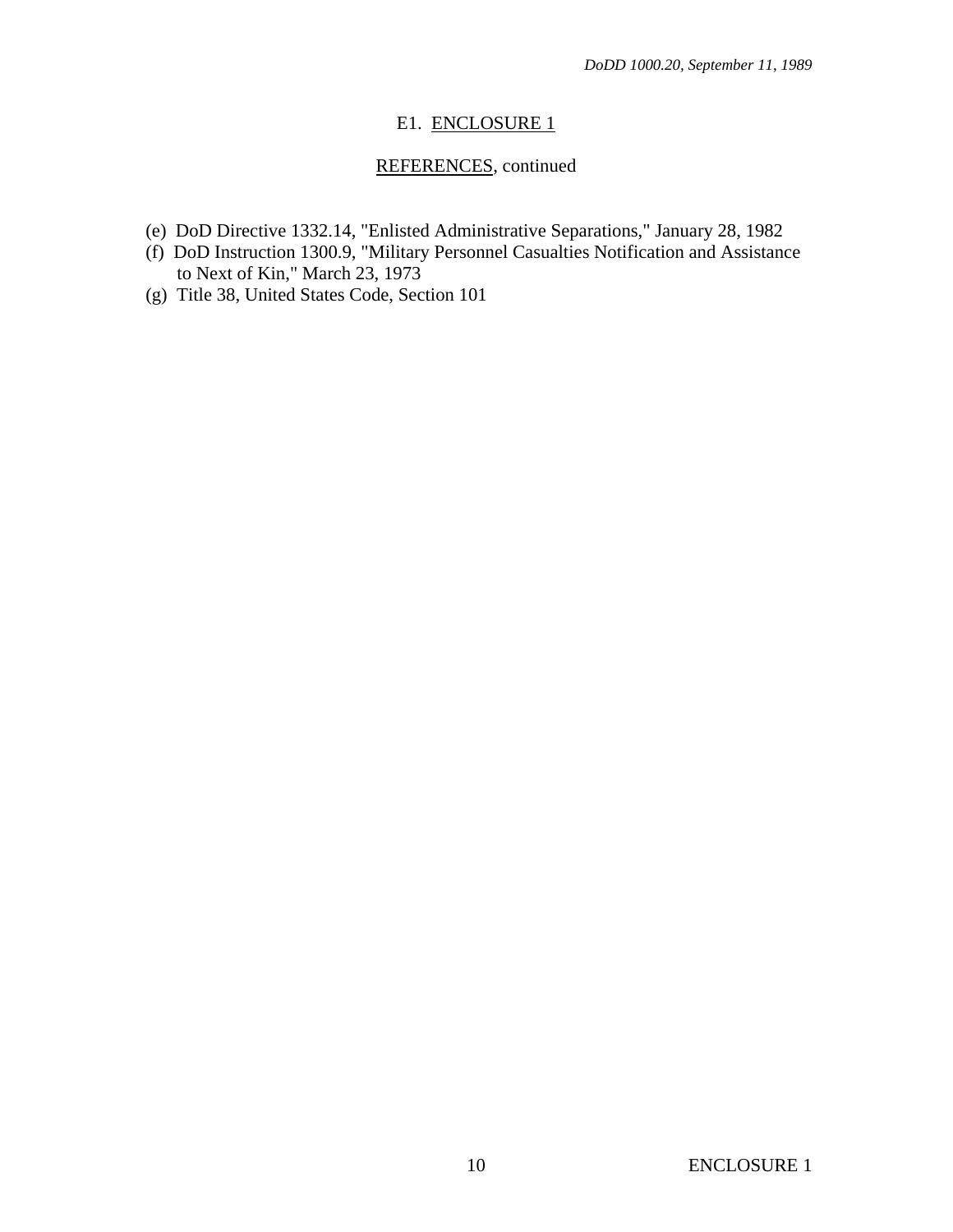#### E2. ENCLOSURE 2

#### **DEFINITIONS**

<span id="page-10-0"></span>E2.1.1. Armed Conflict. A prolonged period of sustained combat involving members of the U.S. Armed Forces against a foreign belligerent. The term connotes more than a military engagement of limited duration or for limited objectives, and involves a significant use of military and civilian forces.

E2.1.1.1. Examples of armed conflict are World Wars I and II, and the Korean and Vietnam Conflicts.

E2.1.1.2. Examples of military actions that are not armed conflicts are as follows:

E2.1.1.2.1. The incursion into Lebanon in 1958, and the peacekeeping force there in 1983 and 1984.

E2.1.1.2.2. The incursions into the Dominican Republic in 1965 and into Libya in 1986.

E2.1.1.2.3. The intervention into Grenada in 1983.

E2.1.2. Civilian or Contractual Group. An organization similarly situated to the Women's Air Forces Service Pilots (a group of Federal civilian employees attached to the U.S. Army Air Force in World War II). Those organization members rendered service to the U.S. Armed Forces during a period of armed conflict in a capacity that was then considered civilian employment with the Armed Forces, or the result of a contract with the U.S. Government, to provide direct support to the Armed Forces.

E2.1.3. Recognized Group. A group whose service the Secretary of the Air Force administratively has determined to have been "active duty for the purposes of all laws administered by the Department of Veterans Affairs;" i.e., VA benefits under 38 U.S.C. 101 [\(reference \(g\)\).](#page-9-0)

E2.1.4. Similarly Situated. A civilian or contractual group is similarly situated to the Women's Air Forces Service Pilots when it existed as an identifiable group at the time the service was being rendered to the U.S. Armed Forces during a period of armed conflict. Persons who individually provided support through civilian employment or contract, but who were not members of an identifiable group at the time the services were rendered, are not "similarly situated" to the Women's Air Forces Service Pilots of World War II.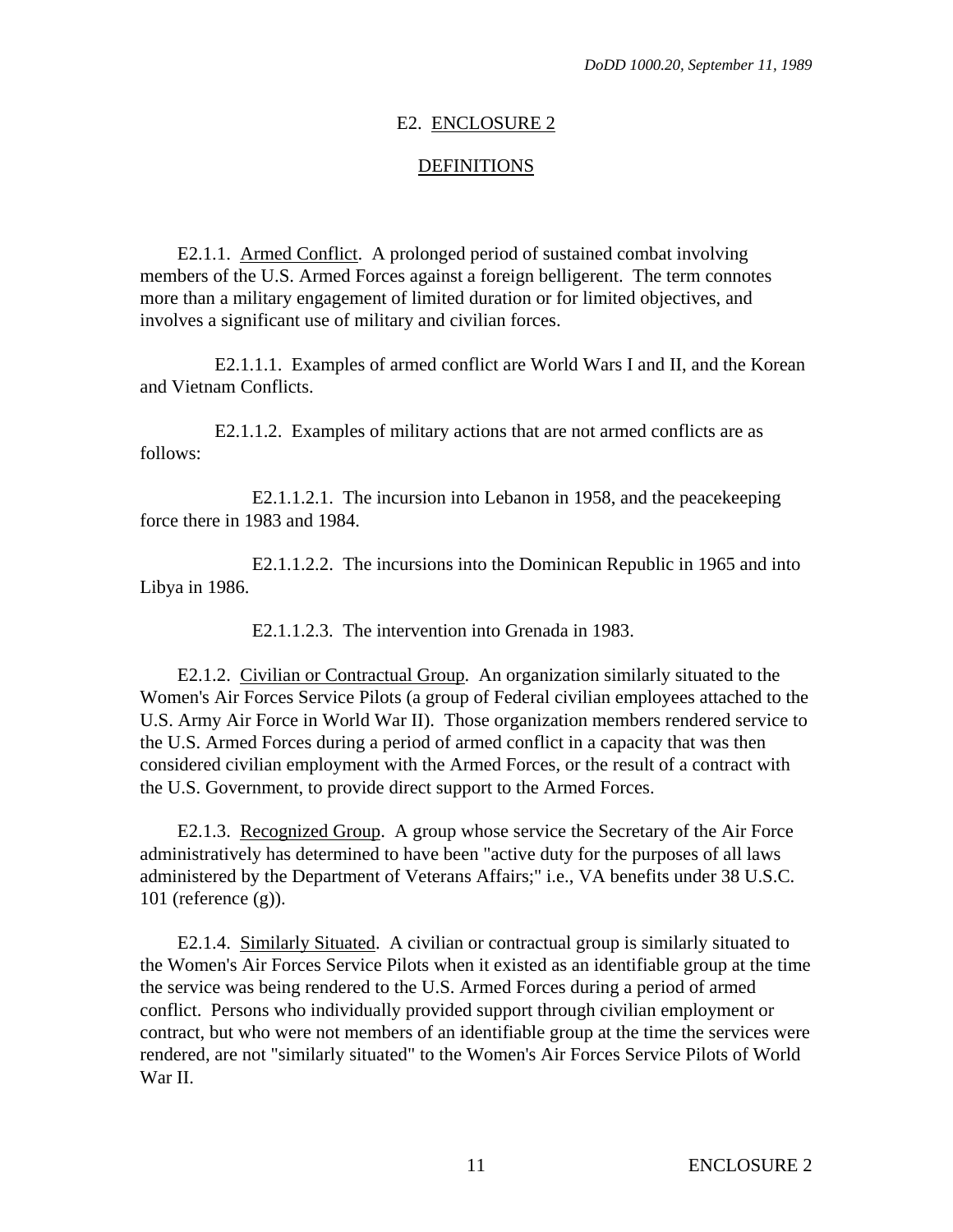## E3. ENCLOSURE 3

# <span id="page-11-0"></span>INSTRUCTIONS FOR SUBMITTING GROUP APPLICATIONS UNDER P. L. 95-202

### E3.1. IN SUBMITTING A GROUP APPLICATION:

E3.1.1. Define the group to include the time period that your group provided service to the U.S. Armed Forces.

E3.1.2. Show the relationship that the group had with the U.S. Armed Forces, the manner in which members of the group were employed, and the services the members of the group provided to the Armed Forces.

E3.1.3. Address each of the factors in section [4.,](#page-1-0) above.

E3.1.4. Substantiate and document the application. (The burden of proof rests with the applicant.)

# E3.2. SEND COMPLETED GROUP APPLICATIONS TO:

Secretary of the Air Force (SAF/MRC) DoD Civilian/Military Service Review Board Washington, DC 20330-1000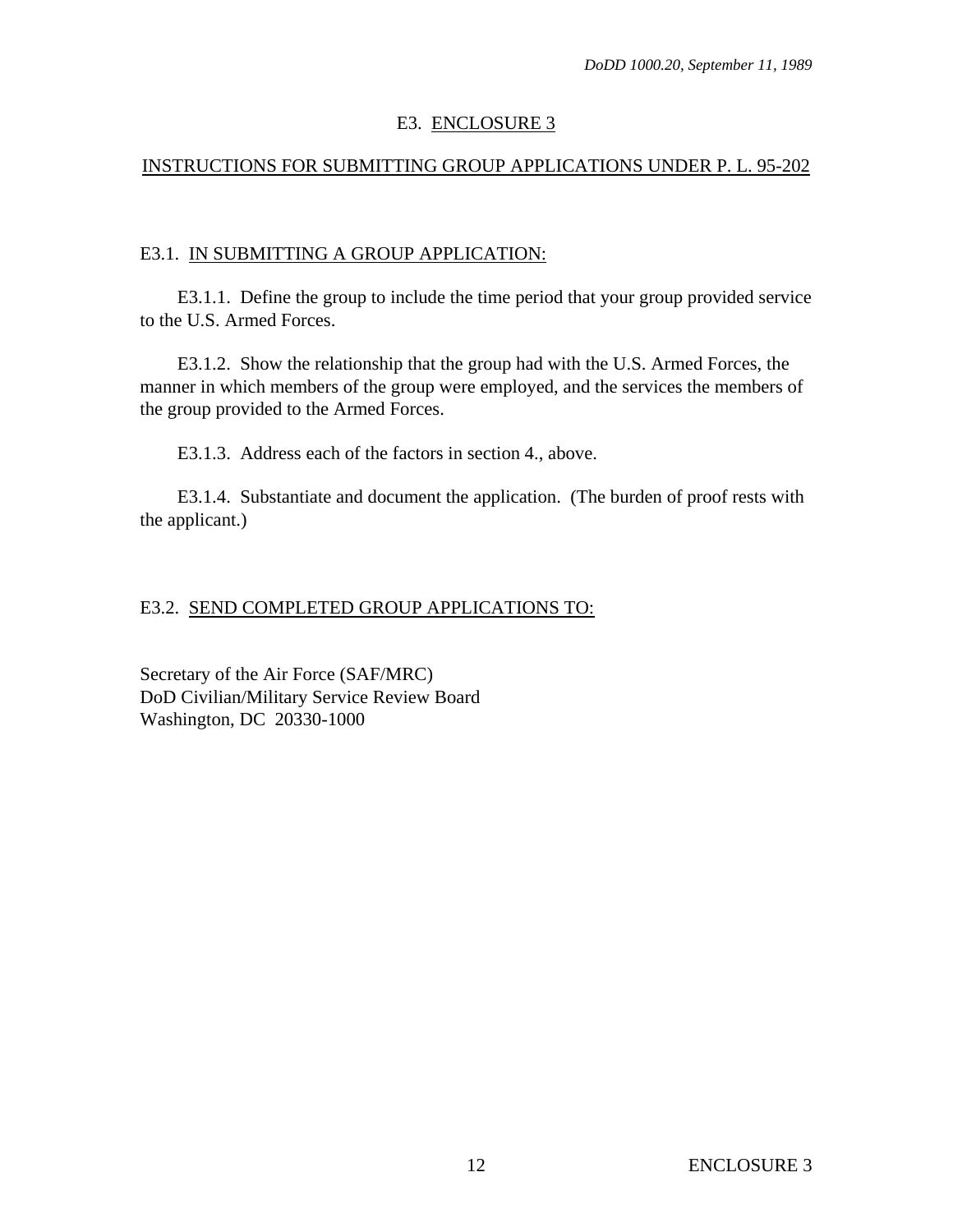## E4. ENCLOSURE 4

# <span id="page-12-0"></span>THE DoD CIVILIAN/MILITARY SERVICE REVIEW BOARD AND THE ADVISORY PANEL

#### E4.1. ORGANIZATION AND MANAGEMENT

E4.1.1. The board shall consist of a president selected from the Department of the Air Force and one representative each from the OSD, the Department of the Army, the Department of the Navy, the Department of the Air Force, and the U.S. Coast Guard (when the group claims active Coast Guard service). Each member shall have one vote except that the president shall vote only to break a tie. The Board's decision is determined by majority vote. The president and two voting members shall constitute a quorum.

E4.1.2. The advisory panel shall act as a nonvoting adjunct to the board. It shall consist of historians selected by the Secretaries of the Military Departments and, if required, by the Secretary of Transportation. The respective Military Departments and the DoT shall ensure that the advisory panel is provided with administrative and legal support.

#### E4.2. FUNCTIONS

E4.2.1. The board shall meet in executive session at the call of the president, and shall limit its reviews to the following:

E4.2.1.1. Written submissions by an applicant on behalf of a civilian or contractual group. Presentations to the board are not allowed.

E4.2.1.2. Written report(s) prepared by the advisory panel.

E4.2.1.3. Any other relevant written information available.

E4.2.1.4. Factors established in this Directive for determining AD service.

E4.2.2. The board shall return to the applicant any application that does not meet the eligibility criteria established in paragraph [4.1.](#page-1-0) of this Directive. The board only needs to state the reasons why the group is ineligible for consideration under this Directive.